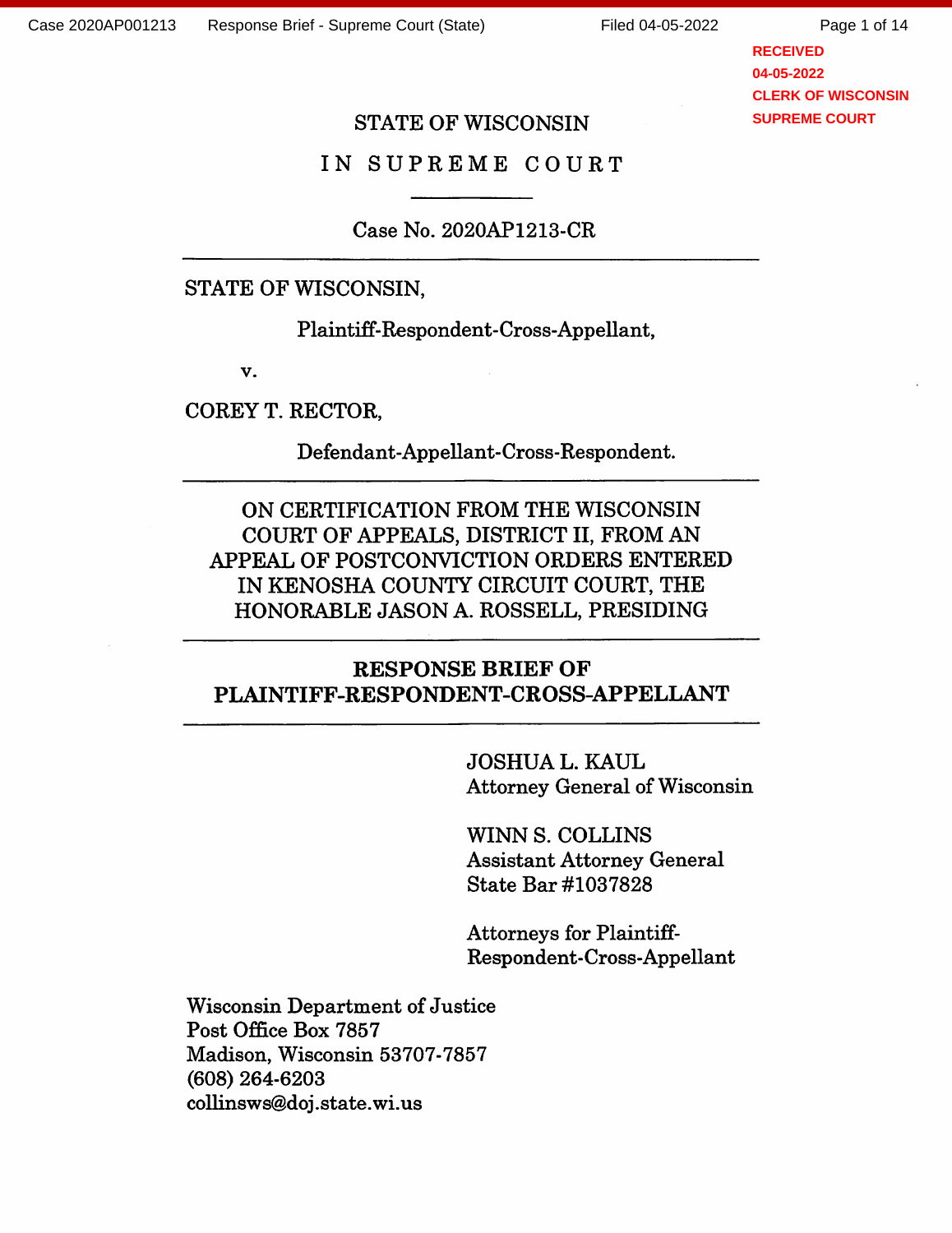# TABLE OF CONTENTS

| STATEMENT ON ORAL ARGUMENT AND                                                                                                                                         |
|------------------------------------------------------------------------------------------------------------------------------------------------------------------------|
|                                                                                                                                                                        |
|                                                                                                                                                                        |
|                                                                                                                                                                        |
| This Court should affirm the circuit court's<br>postconviction order that denied eligibility<br>to participate in the earned release                                   |
| This Court should review<br>A <sub>1</sub><br>whether the circuit court<br>erroneously exercised its<br>discretion when it denied<br>Rector's eligibility to           |
| This Court should conclude the<br><b>B.</b><br>circuit court reasonably<br>exercised its discretion<br>postconviction after it corrected<br>an error at the sentencing |
| This Court should conclude the<br>C.<br>circuit court did not have a<br>preconceived sentencing policy<br>deny earned release<br>to<br>eligibility in the substance    |
|                                                                                                                                                                        |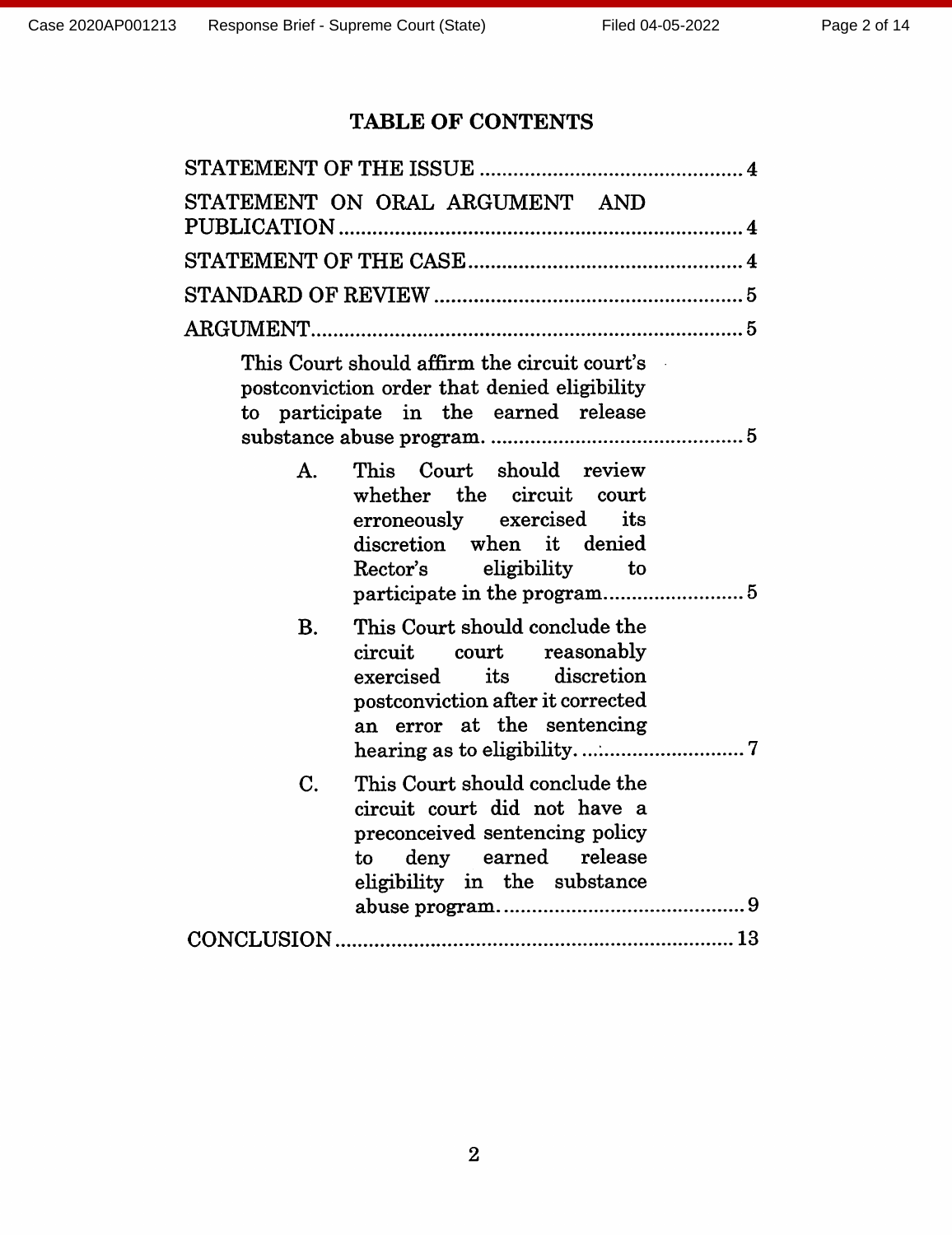# **TABLE OF AUTHORITIES**

| Cases                                                                   |
|-------------------------------------------------------------------------|
| King v. King,<br>224 Wis. 2d 235, 590 N.W.2d 480 (1999) 12              |
| State v. Johnson.<br>2007 WI App 41, 299 Wis. 2d 785, 730 N.W.2d 661  6 |
| State v. Ogden,                                                         |
| State v. Owens,<br>2006 WI App 75, 291 Wis. 2d 229,                     |
| <b>Statutes</b>                                                         |
|                                                                         |
|                                                                         |
|                                                                         |
|                                                                         |
|                                                                         |
|                                                                         |
|                                                                         |
|                                                                         |
|                                                                         |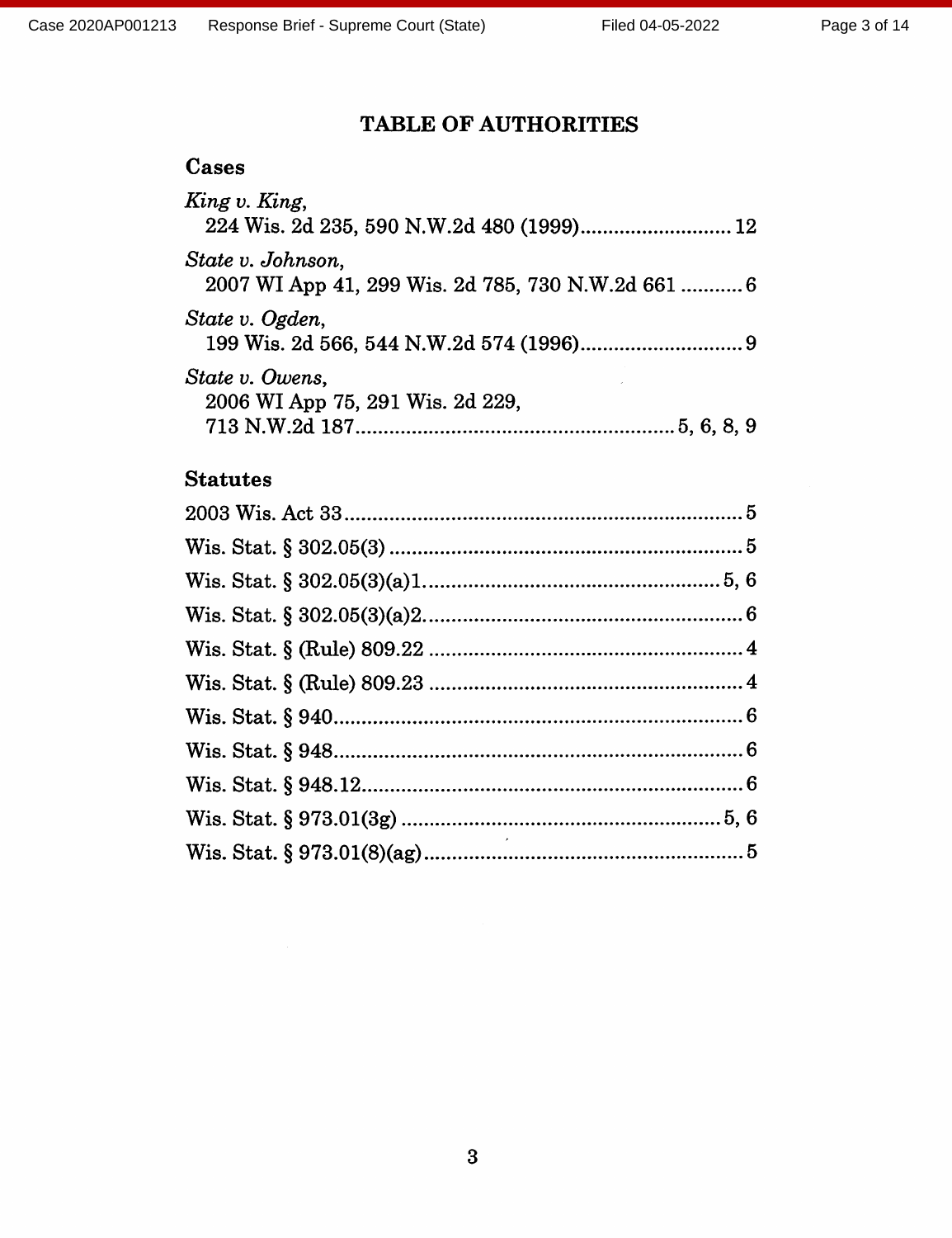#### **STATEMENT OF THE ISSUE**

The circuit court has discretionary authority to grant or deny eligibility to participate in an earned release substance abuse program. Here, Corey Rector alerted the postconviction court to a sentencing error and moved for admittance into the program. The court corrected the error. Then, it exercised discretion and denied the motion because substance abuse wasn't a criminogenic factor contributing to Rector's crimes. Did the circuit court reasonably exercise discretion when it denied Rector's postconviction motion?

## **STATEMENT ON ORAL ARGUMENT AND PUBLICATION**

The State requests both oral argument and publication, pursuant to Wis. Stat. §§ (Rule) 809.22 and 809.23.

#### **STATEMENT OF THE CASE**

This Court granted certification from the court of appeals, accepting for consideration all issues raised in the appellate court. Each party presented one issue in the court of appeals. Rector, as the Appellant, presented an issue regarding the circuit court's denial of eligibility to participate in an earned release substance abuse program that is the subject of this brief. The State, as Cross-Appellant, presented an issue of statutory interpretation as to the meaning of a phrase in a sex offender registration statute. The State already filed its opening brief on the issue presented in the cross-appeal. The statement of the case in the State's opening brief provides a sufficient statement of the case for both issues presented for review. The State provides additional facts on the circuit court's denial of earned release substance abuse program eligibility in its argument in this brief.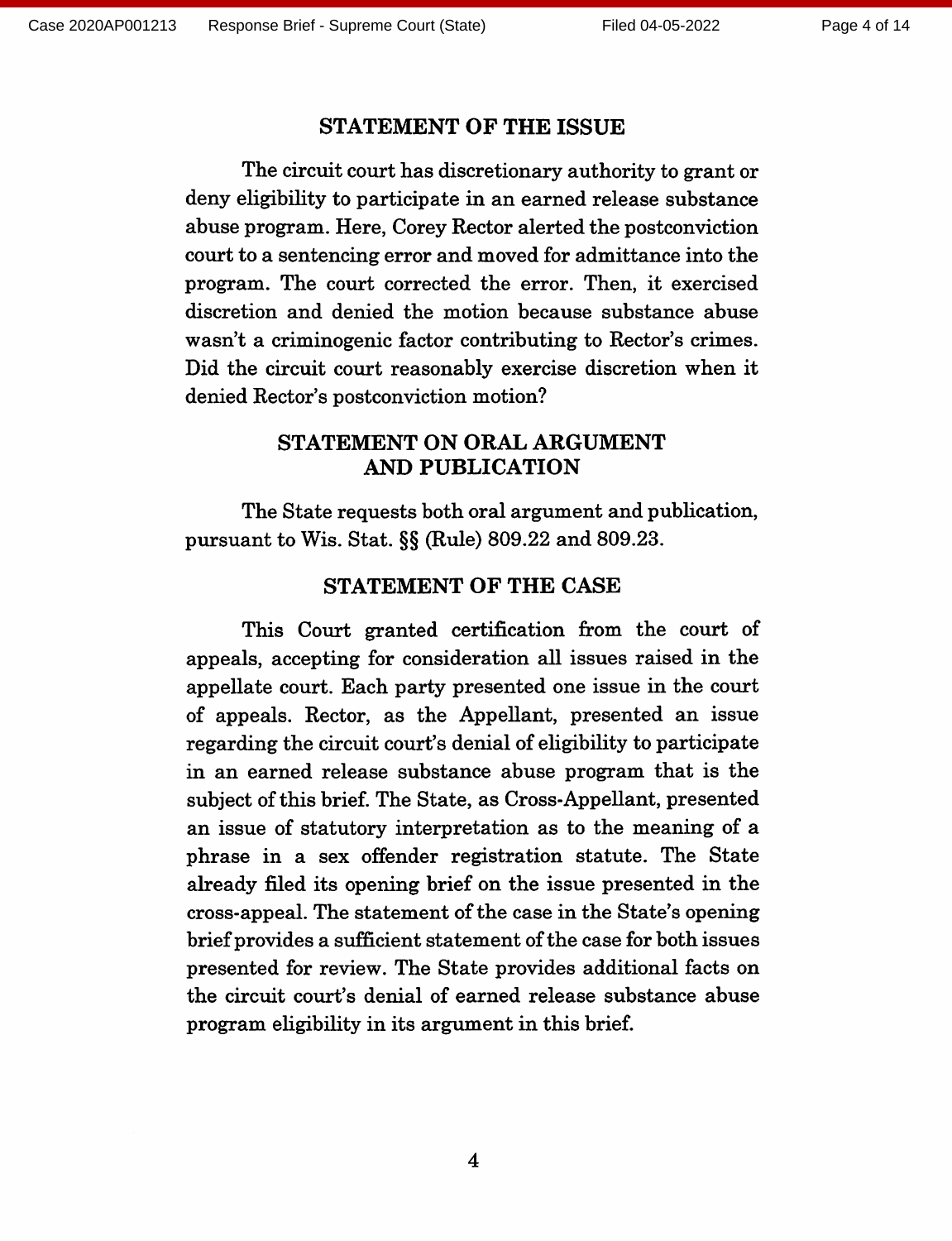#### **STANDARD OF REVIEW**

This Court reviews a circuit court's decision about a defendant's eligibility to participate in the earned release substance abuse program under the erroneous exercise of discretion standard of review. State v. Owens, 2006 WI App 75, ¶¶ 5-7, 291 Wis. 2d 229, 713 N.W.2d 187. Such a "discretionary decision will be affirmed if it is made based upon the facts of record and in reliance on the appropriate law."  $Id. \P$  7.

#### **ARGUMENT**

This Court should affirm the circuit court's postconviction order that denied eligibility to participate in the earned release substance abuse program.

This Court should review whether the A. circuit court erroneously exercised its when it. denied Rector's discretion eligibility to participate in the program.

2003 Wisconsin Act 33 granted circuit courts discretionary authority to make defendants eligible to participate in earned release through a Department of Corrections substance abuse program. 2003 Wis. Act 33, §§ 2505, 2749, 2751 *available at* https://docs.legis.wisconsin. gov/2003/related/acts/33.pdf (creating Wis. Stat. §§ 302.05(3) and  $973.01(3g)$ ,  $(8)(ag)$ ).

When the court imposes a sentence, it must, "as part of the exercise of its sentencing discretion, decide whether the person being sentenced is eligible or ineligible" to participate in the earned release substance abuse program. Wis. Stat.  $\S 973.01(3g)$ ; see also id.,  $\S 302.05(3)(a)1$ . (sentencing court eligibility determination).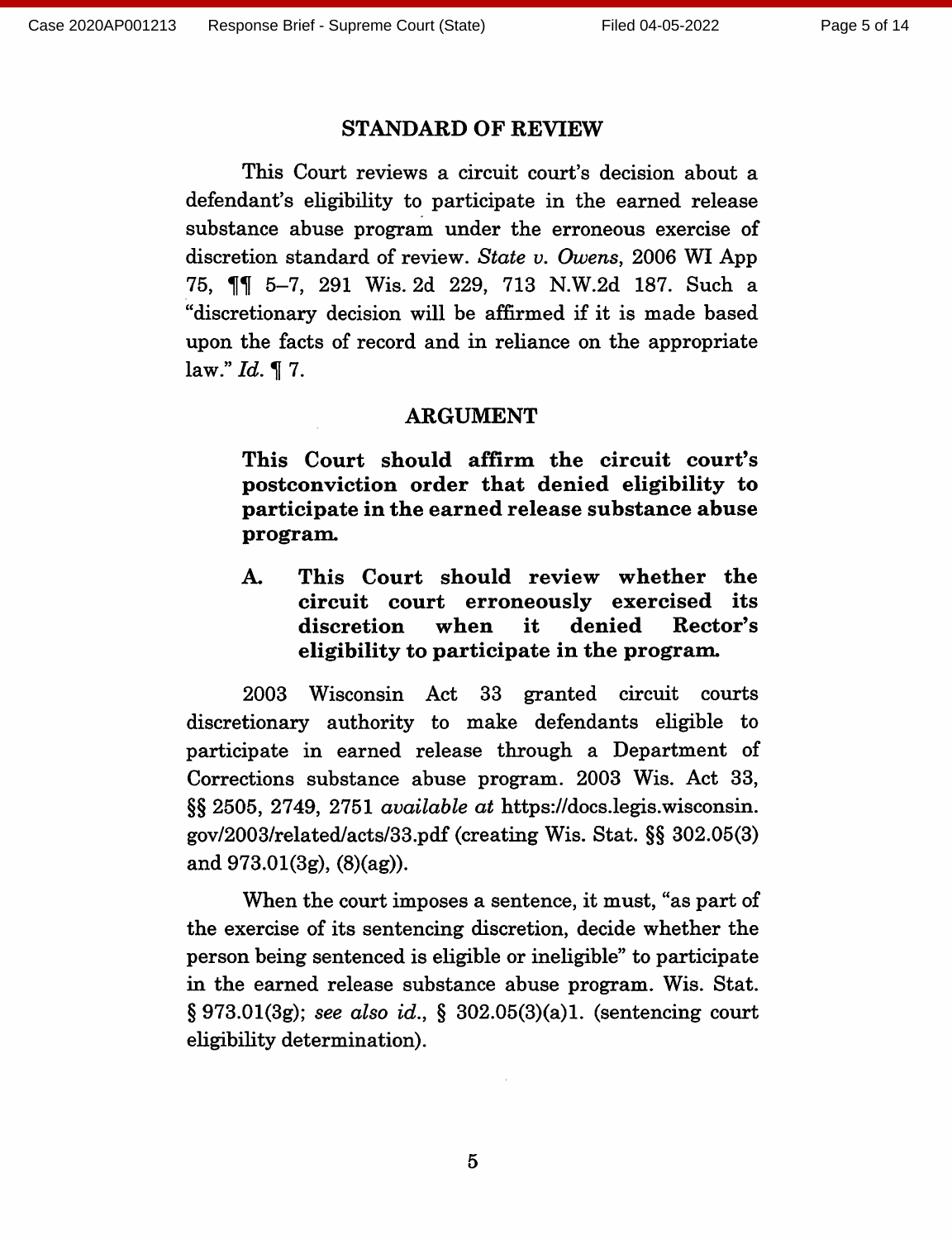Determining eligibility is a multi-step process. First, the defendant cannot have a disqualifying conviction. The statutes prohibit eligibility for convictions of crimes under Wis. Stat. ch. 940 and some crimes in Wis. Stat. ch. 948. See Wis. Stat. §§ 302.05(3)(a)1.; 973.01(3g). Second, the circuit court decides whether to grant eligibility to a defendant who does not have a disqualifying conviction. Wis. Stat.  $\S$ § 302.05(3)(a)2. and 973.01(3g).

Possession of child pornography in Wis. Stat. § 948.12 is not a disqualifying conviction such that a circuit court must move to the second step and exercise its discretion as to eligibility. Wis. Stat.  $\S$   $302.05(3)(a)1$ .;  $973.01(3g)$  (child pornography not a disqualifying crime).

To fulfill the statutory obligations, a circuit court "must" state whether the defendant is eligible or ineligible for the program," but the statute does not "require completely separate findings on the reasons for the eligibility decision, so long as the overall sentencing rationale also justifies the [earned release] determination." Owens, 291 Wis. 2d 229, 19. One factor a court necessarily considers is whether the defendant has an alcohol or drug addiction. State v. Johnson, 2007 WI App 41, 1 16, 299 Wis. 2d 785, 730 N.W.2d 661.

When a defendant seeks appellate review of a circuit court's discretionary eligibility determination, this Court presumes the circuit court acted reasonably. Owens, 291 Wis. 2d 229, 17. An appellate court is mindful of the "strong" public policy against interfering with the trial court's sentencing." Id. It must affirm when the circuit court relied on appropriate law and the decision was based upon the facts in the record. Id.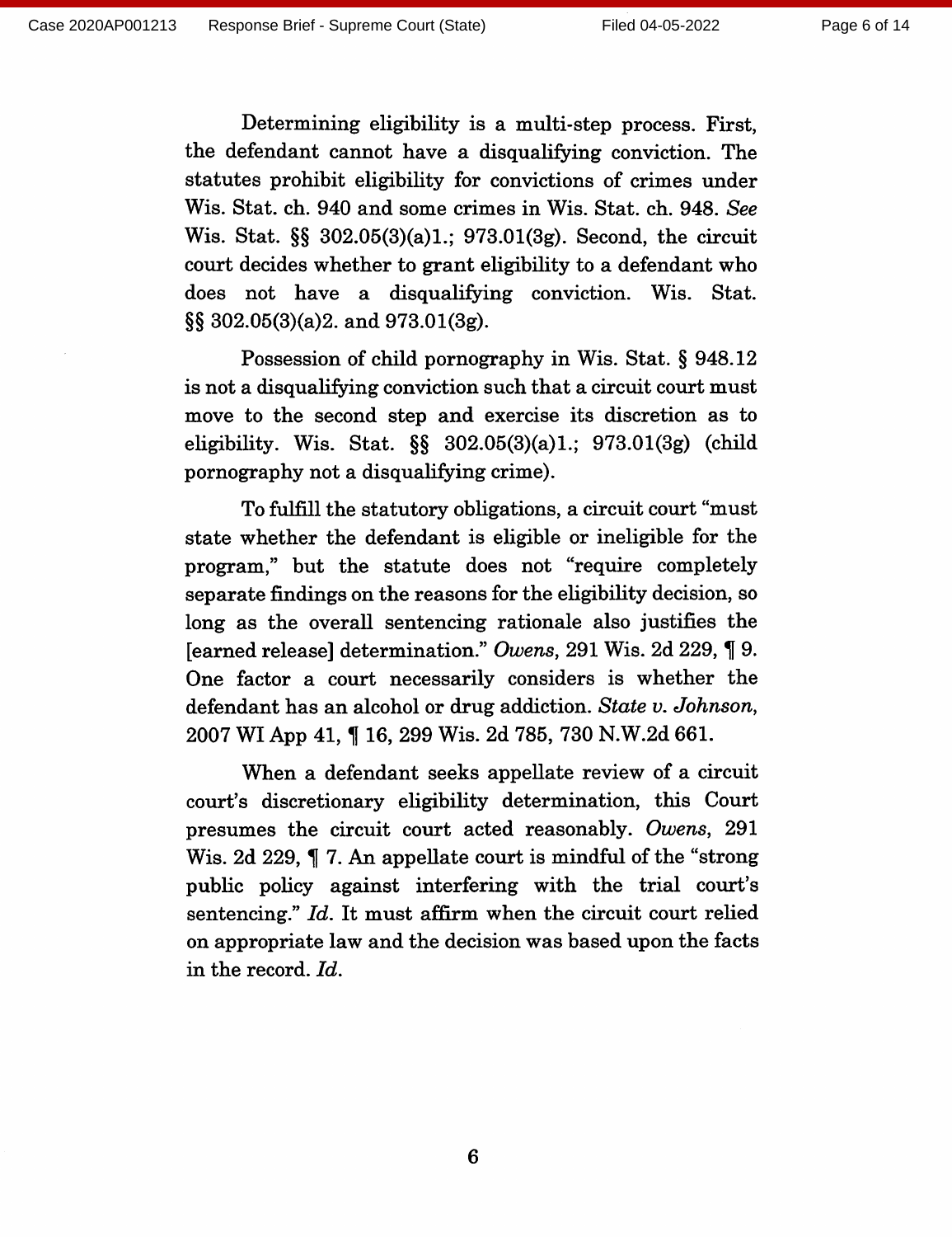**B.** This Court should conclude the circuit court reasonably exercised its discretion postconviction after it corrected an error at the sentencing hearing as to eligibility.

The circuit court did not err when it issued a postconviction order denying Rector's request for earned release in a substance abuse program. The court corrected an error that had occurred during the sentencing hearing and the postconviction proceeding to explain used its discretionary decision to deny participation in the earned release substance abuse program.

Here, Rector's alcohol use had not been a predominant concern during the sentencing hearing. The presentence investigation (PSI) identified Rector's alcohol use at a frequency around once per week to about twice a month. (R. 19:7, 20.) Although Rector's wife had identified concerns with his alcohol consumption, (R. 19:7), and the PSI suggested "he may have substance abuse problems and may benefit from substance abuse treatment intervention of some kind," (R. 19:20), the PSI concluded he "does not appear to be in need of case planning and programming services to address needs pertaining to substance abuse," (R. 19:26). Neither Rector nor his counsel identified alcohol use as a concern during their sentencing arguments.  $(R. 69:8-13.)$ 

The circuit court then made an error at the sentencing hearing that it later corrected postconviction. At the sentencing hearing, the circuit court had thought Rector's child pornography convictions were a disqualifying offense for earned release eligibility. (R. 69:19.) The court stated that the PSI had identified Rector as ineligible for the earned release substance abuse program. (R. 69:19.) The PSI had incorrectly identified Rector as ineligible for the program. (R. 19:2.) The court made an error of law as a result. (R. 69:19.) But the court remedied the error postconviction.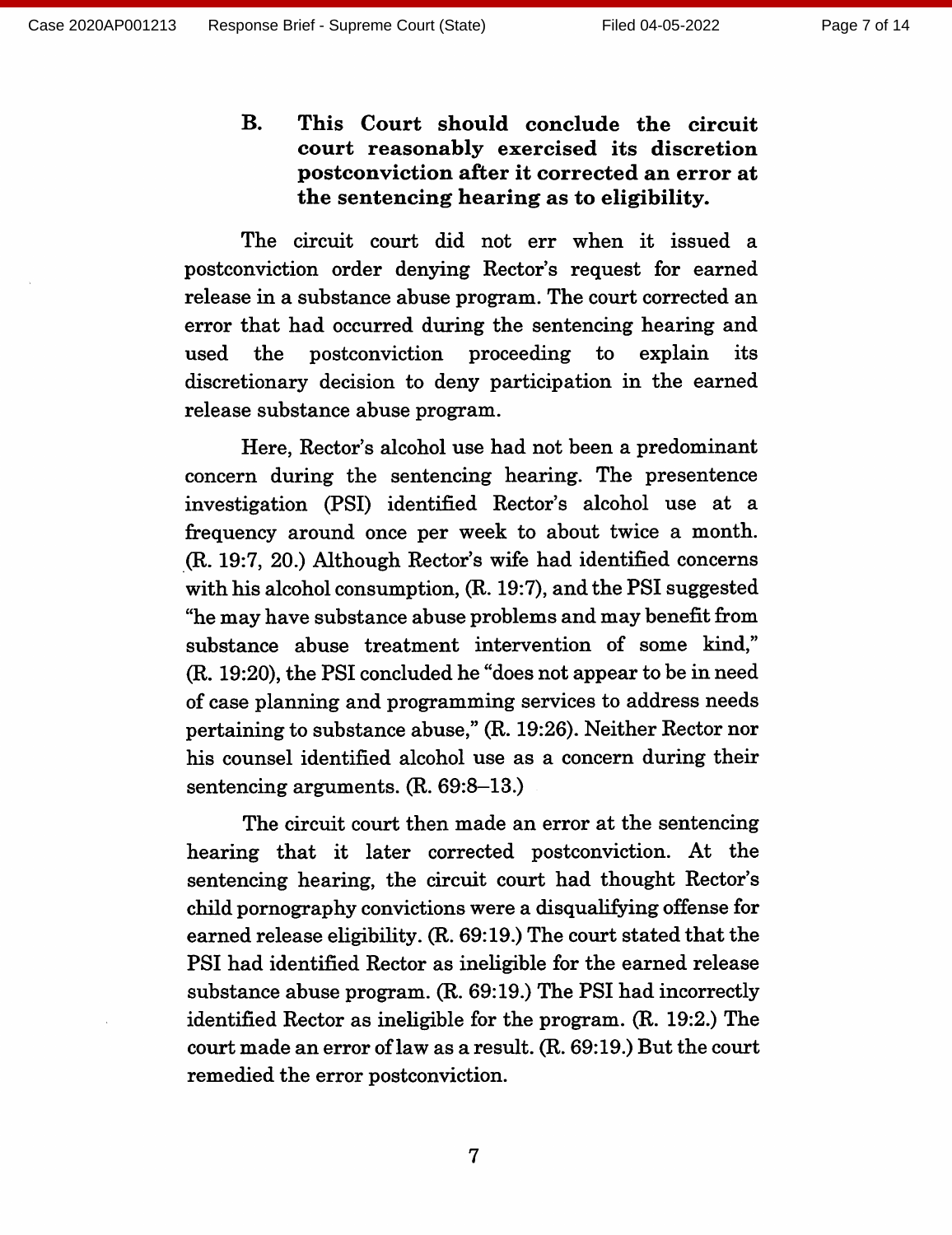After the sentencing hearing, Rector filed  $\mathbf{a}$ postconviction motion seeking earned release eligibility for the program. (R. 39.) He identified the error of law contained within the PSI. (R. 39:2.) Rector asked the circuit court to correct the error, and find him eligible to participate in the earned release substance abuse program. (R. 39.)

Having been alerted to the error in the PSI, the circuit court corrected the legal error in its postconviction ruling. (R. 70:3–4.) It then proceeded to the discretionary question of whether to grant earned release eligibility to participate in the substance abuse program.  $(R. 70:4-5.)$  The court explained that it grants eligibility when there is a nexus between the crime and substance abuse: "I only authorize the Substance Abuse Program when it directly goes to the criminogenic factor that caused the crime." (R. 70:4.) The court concluded that in Rector's case substance abuse "doesn't address the criminogenic factors and therefore the Court is not gonna grant the relief and will deny the motion." (R. 70:5.) The court entered a postconviction order denying Rector's motion that had sought earned release eligibility in the substance abuse program. (R. 46.)

The Owens decision is very instructive for this Court's review due to its legal and factual similarities to Rector's case. Owens, 291 Wis. 2d 229. Both Owens and this appeal involve circuit courts making a misstatement of law at the sentencing hearing. In Owens, the court had stated the defendant was ineligible for the earned release program because of his age even though the statute contains no age requirement. Id.  $\llbracket 3 \rrbracket$ . Here, the court incorrectly identified Rector as statutorily ineligible as incorrectly stated in the PSI. (R. 19:2; 69:19.) In both cases, the defendants pursued postconviction relief and each circuit court exercised discretion denying eligibility to participate after correcting a legal error that had occurred during the sentencing. In Owens, the circuit court was aware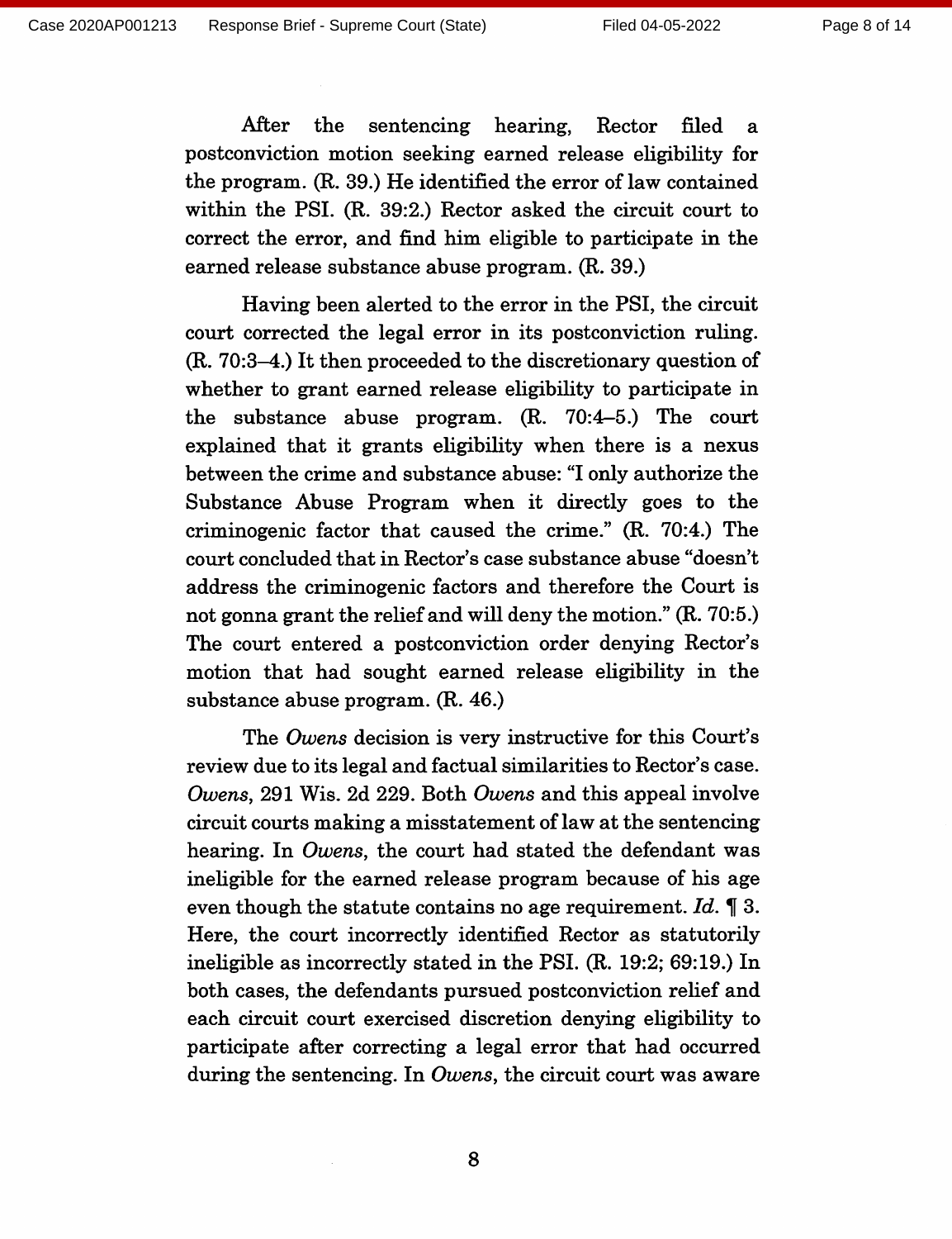of the defendant's substance abuse history, but found the gravity of the offense and need for public protection more compelling sentencing factors than earned release, especially because the defendant had not addressed his substance abuse problems in the past. Owens, 291 Wis. 2d 229,  $\P\P$  10-11. Here, Rector had some, though not extensive, substance abuse issues. (R. 19:20, 26.) The circuit court's greater concern at sentencing was Rector's revictimization of children through his possession of pornography and it structured a sentence to deter such crimes.  $(R. 69:14, 17.)$ 

This Court should affirm the circuit court order denying Rector's postconviction motion. In Owens, the court of appeals affirmed the circuit court's discretionary denial of earned release eligibility in the substance abuse program. Owens, 291 Wis. 2d 229, 11. This Court should do the same here.

This Court should conclude the circuit  $\mathbf{C}$ . court did not have  $\mathbf{a}$ preconceived sentencing policy to deny earned release eligibility in the substance abuse program.

The circuit court did not impose a preconceived sentencing policy in denying Rector's eligibility to participate in the earned release substance abuse program. Rector misconstrues the court's statements. alleging such statements reflect a prohibitive preconceived policy barring program eligibility participation for possession of child pornography crimes. (Rector's Br. 7–9.) He argues that the court's statements ran afoul of State v. Ogden, 199 Wis. 2d 566, 544 N.W.2d 574 (1996). (Rector's Br. 7–9.) Rector is wrong.

In Ogden, this Court concluded that a circuit court fails to properly exercise its discretion when it applies a preconceived sentencing policy. Ogden, 199 Wis. 2d at 568-71. Rector inaccurately asserts that Ogden applies here, alleging the circuit court prohibited participation in the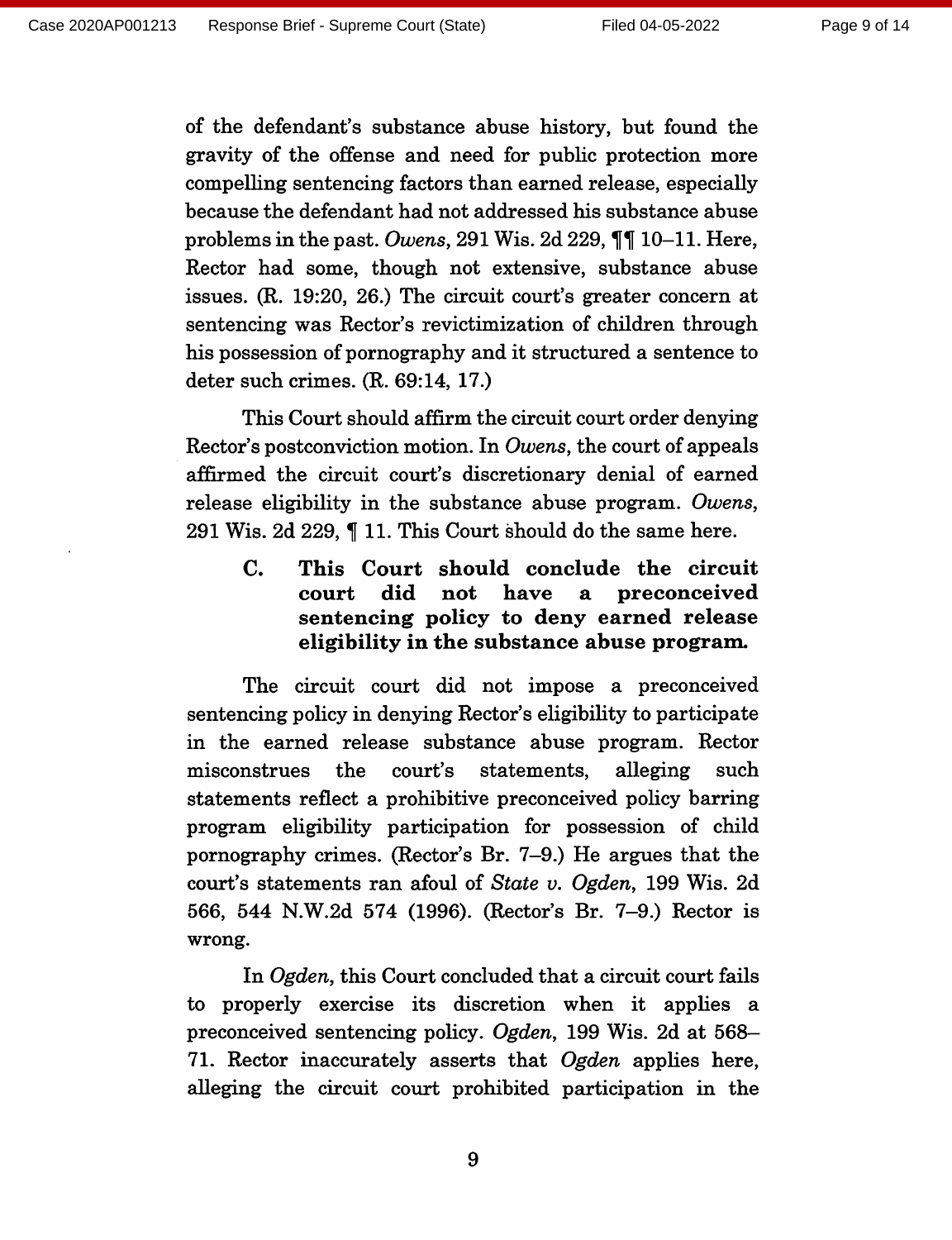earned release substance abuse program under a policy to exclude eligibility for crimes of child pornography possession. (Rector's Br. 7–9.) But the circuit court never made such a statement.

The circuit court explained that it authorizes earned release eligibility to the program when there is a nexus between substance abuse and "the criminogenic factor that caused the crime." (R. 70:4.) The court observed that such a direct link exists in crimes such as operating while intoxicated. (R. 70:4.) But the court continued that it did not limit eligibility participation to crimes where substance use was an element of the offense. The court offered crimes of domestic violence example where eligibility as an participation may be granted depending on the underlying facts of the case. (R. 70:4.) The court found that in Rector's case substance abuse was not linked to the criminogenic factors that contributed to his crimes. (R. 70:5.)

In the circuit court, Rector did not allege substance abuse contributed to his possession of child pornography. At the sentencing hearing, defense counsel focused his argument on how Rector may have possessed child pornography, but "there has been no indication that he has ever followed up on any of this particular fantasy life of his." (R. 69:9.) Even when program eligibility was the focus of a postconviction hearing, Rector's counsel offered little more than the conclusory statement that "Mr. Rector has informed me that he has a substance abuse disorder and needs for treatment and he's ... going to get treatment of some sort." (R. 70:3.) He offered essentially the same general statement in his postconviction motion that the "Department of Corrections has identified Mr. Rector as having a need for alcohol treatment." (R. 39:1.)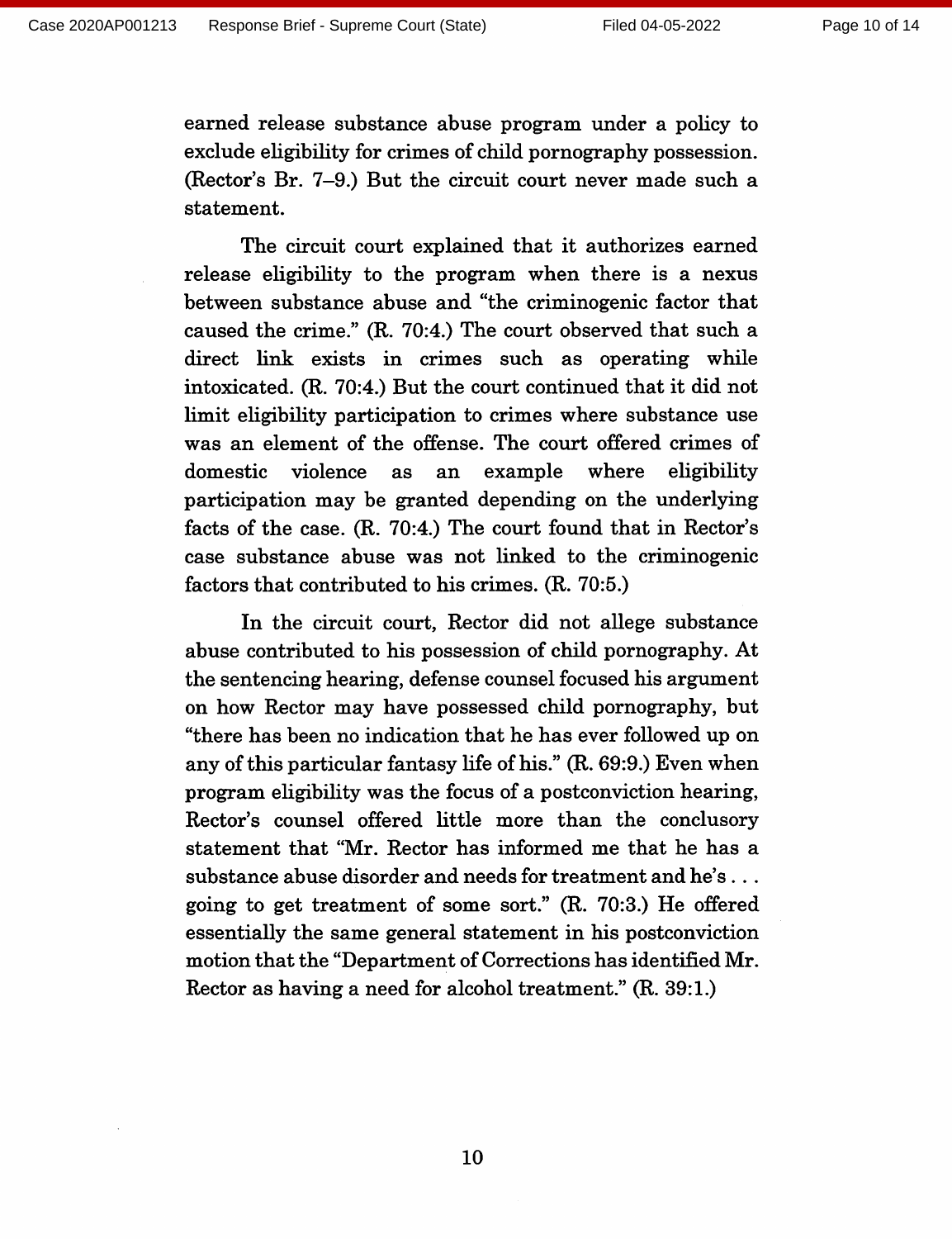Now on appeal, Rector offers no greater specificity than he offered in the circuit court. He makes a conclusory statement to this Court that "the PSI gives ample reason to believe he has an alcohol problem that contributes to his criminal risk." (Rector's Br. 8 (citing R. 19:7, 17, 20, 24).) But the PSI refutes such a claim.

The PSI stated that Rector "does not appear to be in need of case planning and programming services to address needs pertaining to substance abuse." (R. 19:26.) Rector identified no substance abuse problem, identifying that he wanted to avoid using substances to cope.  $(R. 19:17, 20)$ Rector's mother similarly stated she "was not aware of a substance abuse history on the defendant's behalf." (R. 19:7.) And, while Rector's wife had expressed concern about his alcohol use because he does "stupid crap" and "doesn't remember half the crap," she could only provide an example of it presenting a problem in an earlier operating while intoxicated (OWI) arrest. (R. 19:7.) She "was more concerned about the potential for the defendant's use of alcohol to spiral out of control" because "she grew up around alcoholics and she did not want him to go down that route." (R. 19:7.) The PSI observed that Rector had reduced alcohol use to around once a week to about twice a month. (R. 19:7, 20.) At most, the PSI only identified "some kind" of a "[p]robable" substance abuse concern. (R.19: 20, 24.)

The PSI contains no statement that any alcohol problem contributed to his criminal behavior. He had no prior criminal record. (R. 19:9.) He had forfeitures citations for a first offense OWI and operating without a license. (R. 19:10.) Rector's first criminal convictions arose after he amassed a large collection of child pornography during his separate downloads  $(R. 19:3; 69:3)$ , resulting in the five separate convictions  $(R. 22:1)$ . But in describing these crimes, the PSI never stated Rector possessed or viewed child pornography in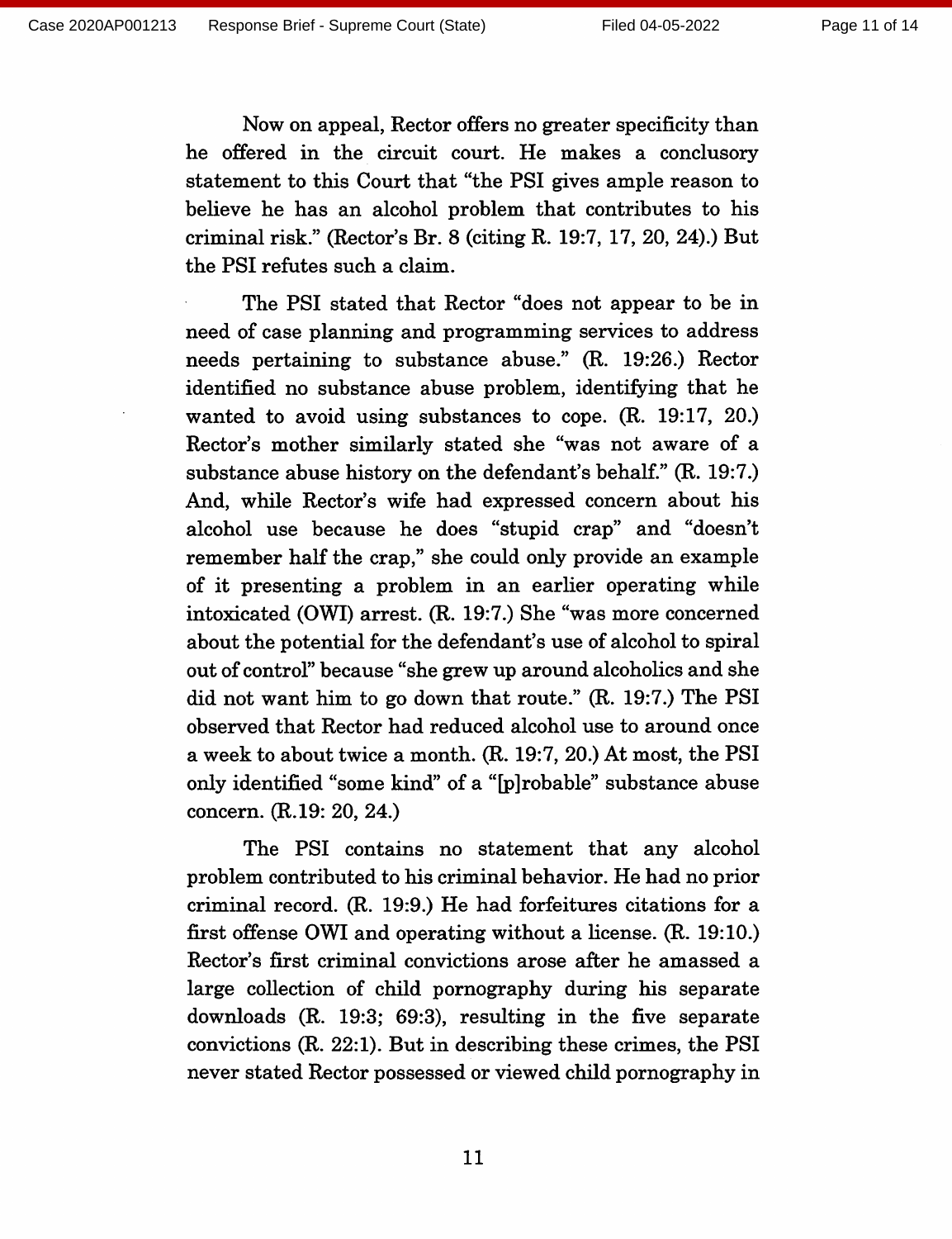connection with any alcohol use.  $(R. 19:3-5.)$  There is no suggestion in the PSI's description of the offenses that alcohol use played any role in his crimes.

The circuit court reasonably exercised its discretion denying eligibility participation in the earned release substance abuse program. Rector's position lacks fidelity to the sentencing discretion of circuit courts. He essentially argues that if he can establish the presence of some concern with his alcohol use, then the circuit court should have authorized eligibility participation in the earned release substance abuse program. But such a standard removes precisely the discretionary decision-making left to the circuit court.

affirm This should the circuit Court court's postconviction order denying Rector's motion. The court did not have a preconceived sentencing policy to exclude defendants convicted of possession of child pornography from participating in the earned release substance abuse program. But if this Court concludes the circuit court did erroneously exercise its discretion, the correct course of action is to reverse the postconviction order and remand so the circuit court may properly exercise its discretion. King v. King, 224 Wis. 2d 235, 254, 590 N.W.2d 480 (1999). Here, a remand is unnecessary because the circuit court properly exercised its discretion.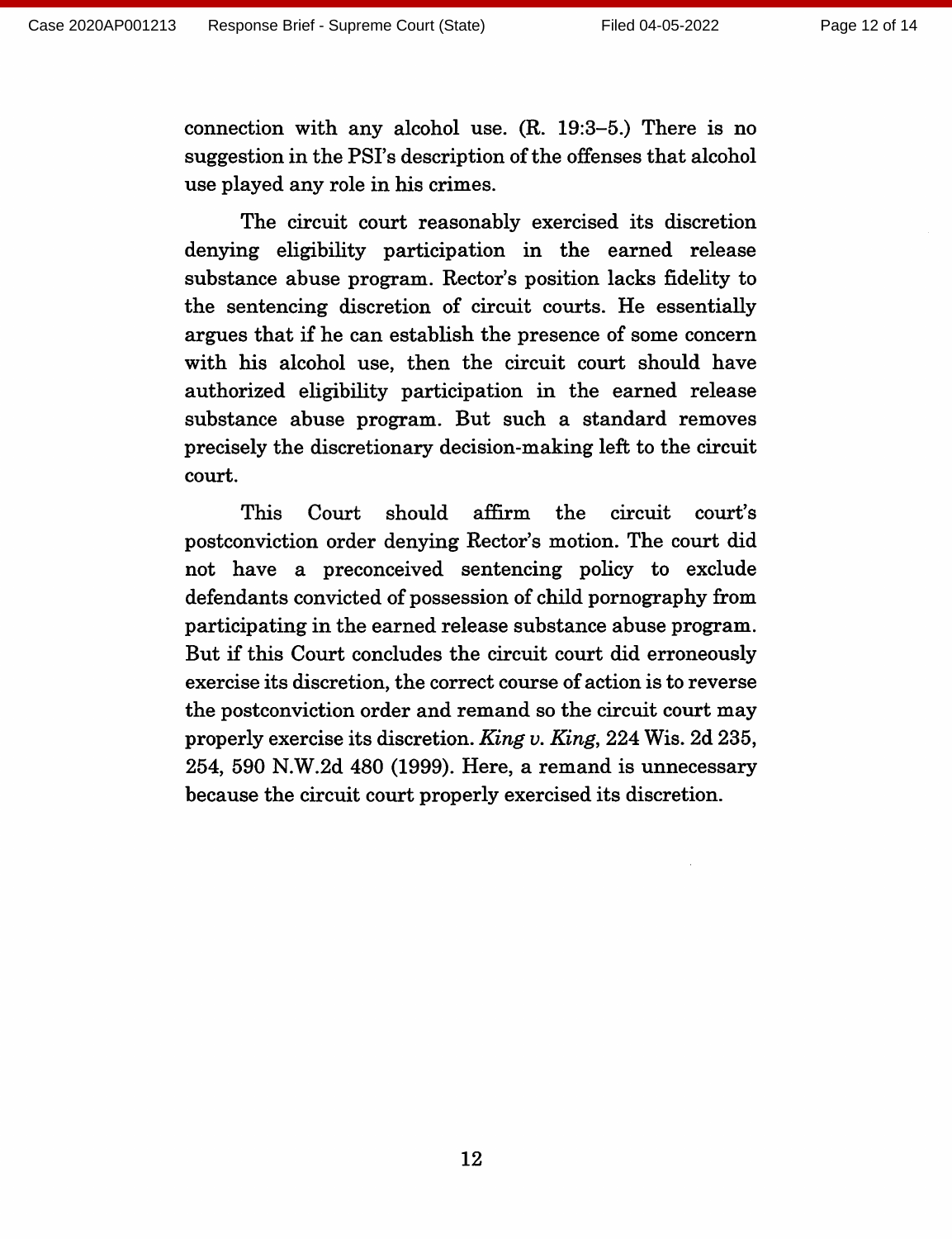#### **CONCLUSION**

This Court should affirm the postconviction order that denied Rector's motion for eligibility to participate in the earned release substance abuse program.

Dated this 5th day of April 2022.

Respectfully submitted,

**JOSHUA L. KAUL Attorney General of Wisconsin** 

 $M - 1/$ 

WINN S. COLLINS **Assistant Attorney General** State Bar #1037828

**Attorneys for Plaintiff-**Respondent-Cross-Appellant

**Wisconsin Department of Justice** Post Office Box 7857 Madison, Wisconsin 53707-7857  $(608)$  264-6203  $(608)$  294-2907 (Fax) collinsws@doj.state.wi.us